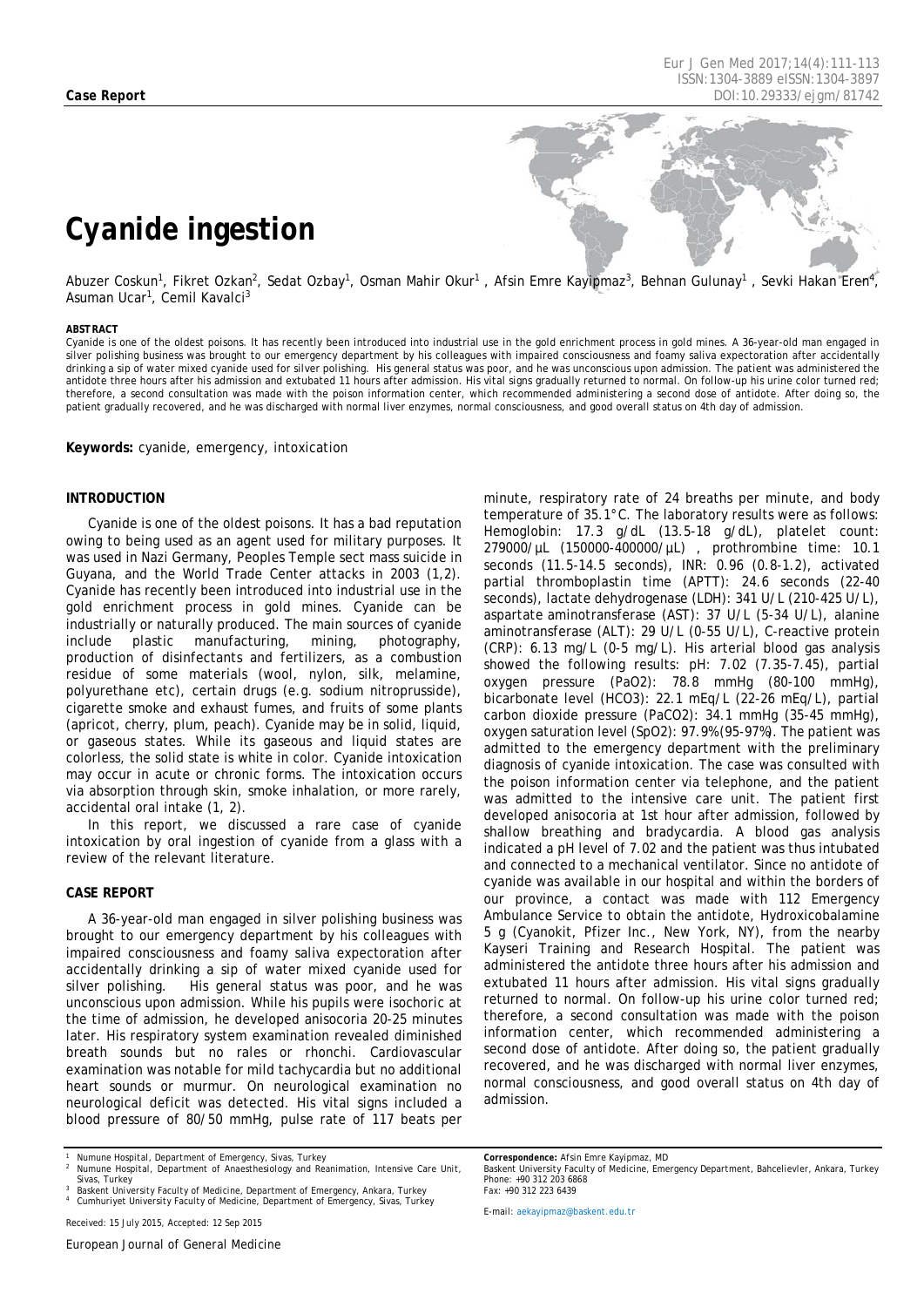### **DISCUSSION**

Cyanide acts on the mitochondrial cytochrome oxidase system, thereby inhibiting oxidative phosphorylation and cellular respiration. Even when adequate oxygen is available within a medium, ATP production is reduced, and the aerobic mechanism is disrupted owing to impaired cytochrome oxidase system. As a result, hypoxia at cellular level takes place. Due to this mechanism of action, cyanide most profoundly affects tissues with the highest oxygen requirement. Hence, central nervous system and heart are the most severely affected tissues. The basic elimination mechanism of cyanide is via metabolization into thiocyanate by rhodanase in liver (1, 2, 3).

Cyanide is a highly lethal poison. Many cases of fatality occurred after its entry into body after its accidental, suicidal, or homicidal use. Cyanide is found in many products in our daily life and encountering or obtaining cyanide quite simple. Persons having undergone long-term nitroprusside treatment may develop cyanide intoxication after intake of foods containing cyanide. Cyanide is also widely used in many industrial areas including plastic manufacturing, jewelry, and mining. Our patient was exposed to cyanide by inadvertently ingesting cyanide used for silver polishing. Cyanide may also release into air as a combustion product of some materials such as wool, nylon, silk, and acrylic. During fires, cyanide intoxication due to smoke inhalation may lead to fatalities independent of carbon monoxide (1, 2, 3).

The clinical presentation of cyanide intoxication depends on the compound containing cyanide, the route of exposure, and the time since the exposure (1). In acute intoxications, clinical signs and symptoms emerge very rapidly. Hydrogen cyanide gas at doses less than 50 particles per million (ppm) causes restlessness, anxiety, palpitations, and difficulty breathing. At higher doses, cyanide causes impaired consciousness, seizures, and cardiac arrhythmias. At very high levels, hydrogen cyanide leads to cardiovascular collapse, coma, and death. The median lethal doses (LD50) for 30-minute and 5-minute exposures to hydrogen cyanide gas have been reported 200 ppm and 600-700 ppm, respectively. The action of solid cyanide salt begins within a few minutes after its intake. In a normal healthy adult, the lethal dose of cyanide salt has been reported to be 140 to 250 mg, although doses as low as 50 mg can also result in death (2, 3, 4).

The diagnosis of cyanide intoxication is made by the clues obtained from patient history and clinical examination. As the signs and symptoms of cyanide intoxication begin too rapidly, every minute passing after intake is literally a matter of life and death. The treatment should immediately begin upon patient arrival under the light of goal-directed history and physical examination, without awaiting laboratory tests. Particularly exposures via inhalation are rapidly fatal, with signs and symptoms appearing within seconds and death within a couple of minutes; however, emergence of signs and symptoms may be delayed for up to 30 minutes with oral ingestion (2, 4, 5, 6).

### **REFERENCES**

- 1. Gresham C, LoVecchio F. Industrial toxins. In: Tintinalli JE, Stapczynski SJ, Ma JO, Cline DM, Cydulka RK, Meckler GD, editors. Tintinalli's emergency medicine: a comprehensive study guide. 7th ed. New York, NY: The McGraw-Hill Companies. 2011;1317-20.
- 2. Vural N. Hydrocyanic acid. In: Vural N. Toxicology. Ankara, Turkey: Ankara University Faculty of Pharmacy Publications. 2005:421-26.
- 3. Renklidag T, Karaman AG. Cyanide intoxication. Sted. 2003;12(9):350-3.

Our patient's symptoms similarly began 20 minutes after oral ingestion. Metabolic acidosis with wide anion gap, a high lactate level, and a normal PaO2 level in arterial blood gas analysis should bring to mind cyanide intoxication (1). Our patient also had severe metabolic acidosis in arterial blood gas analysis. Similarly, bradycardia without accompanying cyanosis should make clinicians suspect cyanide toxicity (1, 2, 4). In cyanide intoxication skin color may acquire a cherry red color as a result of high venous hemoglobin concentration (1). Bitter almond smell in breath may also aid in the diagnosis (1, 4). Severe cases of intoxication are characterized by impaired consciousness, hypotension, bradycardia, and tachypnea (1, 2). Our case also had a severely impaired consciousness, hypotension, and tachypnea.

In management of cyanide intoxication, it is vital to provide 100% oxygen and ventilatory support (1, 2, 6). Hypotension can be treated with vasopressors and crystalloids. Acidosis should be treated with ventilatory support and sodium bicarbonate treatment (1). Our case also had severe acidemia for which he was intubated and connected to a mechanical ventilator. Specific antidote therapy should be commenced at once in cyanide intoxication (1, 2). Antidotes of cyanide include nitrites (amyl nitrite and sodium nitrite), sodium thiosulphate, hydroxycobalamine, dimethylaminophenol, dicobalt edetate, and hyperbaric oxygen (1, 2). Nitrites produce methemoglobinemia to make cyanide dissociate from cytochrome. In clinical practice, amyl nitrite ampoule is crushed, and the patient is made sniff it; this is followed by intravenous amyl nitrite administration (1, 4). The most important side effects of nitrites are hypotension and methemoglobinemia (1, 2). Due to these potential side effects, alternative antidotes have been investigated. As a result, hydroxycobalamine (vitamin B12) was licensed as a cyanide antidote in 1996 (1). Thanks to its low toxicity and high efficacy profile, its use is recommended in out-of-hospital settings and in cases when no clear diagnosis can be established (1, 7). Its potential side effects include transient hypertension and anaphylaxis (1). We also administered hydroxycobalamine (Cyanokit, Pfizer Inc., New York, NY) to our patient. Hyperbaric oxygen is recommended especially in the event of smoke inhalations in fires, when cyanide intoxication occurs together with carbon monoxide intoxication (2). Dicobalt edetate is a cobalt compound similar to cyanide. Despite being highly efficacious as an antidote, increased toxicity in the absence of cyanide in a medium limit its use when a specific diagnosis cannot be made (1, 2, 8).

In conclusion, cyanide intoxication is not common in clinical practice despite a wide range of areas of cyanide use. As a highly lethal intoxication, a correct diagnosis and an adequate management strategy are of utmost importance. Specific antidotes should always be kept in mind, and every effort should be made to obtain and administer it as early as possible in-patient management.

- 4. Kocak S, Dundar ZD, Demirci S, Cander B, Dogan H. Cyanide intoxication: A case report. AKATOS. 2010;1(1):11-3.
- 5. Jethava D, Gupta P, Kothari S, Rijhwani P, Kumar A. Acute cyanide intoxication: A rare case of survival. Indian J Anaesth. 2014;58(3):312-14.
- 6. Hall AH, Rumack BH. Clinical toxicology of cyanide. Ann Emerg Med. 1986;15(9):1067-74.
- 7. Hall AH, Dart R, Bogdan G. Sodium thiosulfate or hydroxocobalamin for the empiric treatment of cyanide poisoning? Ann Emerg Med. 2007;49(6):806-13.